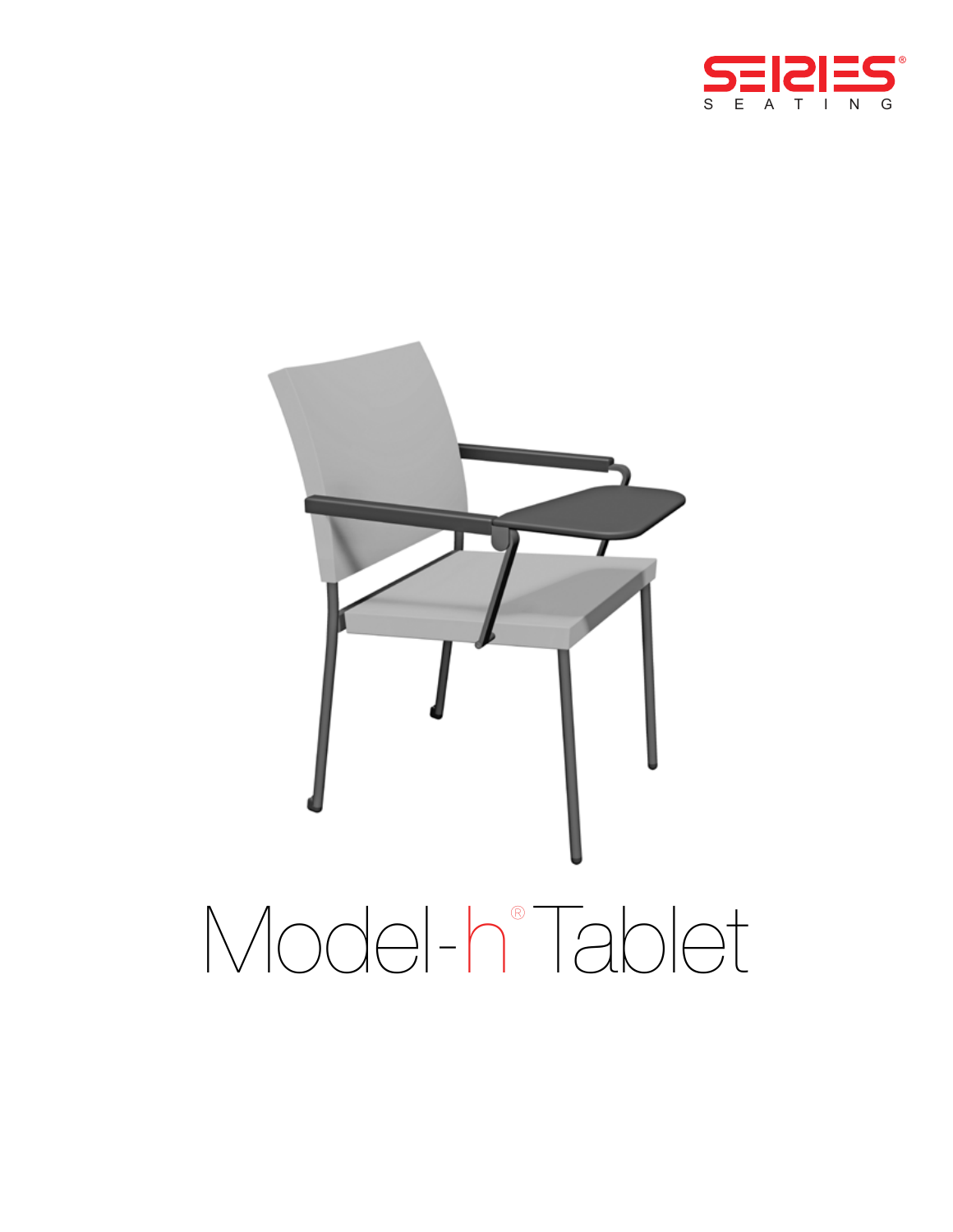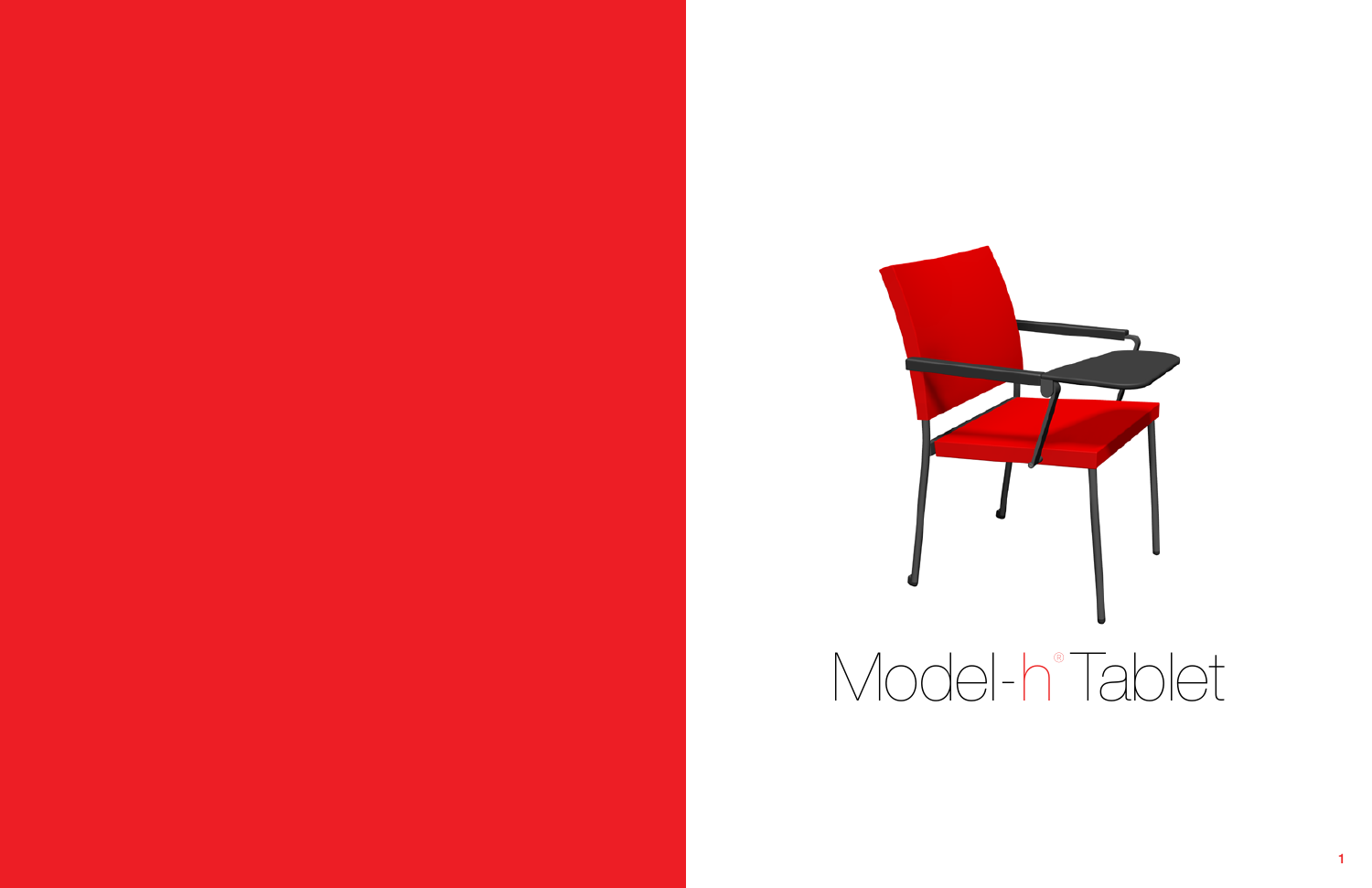# Model-h Tablet

Single Arm





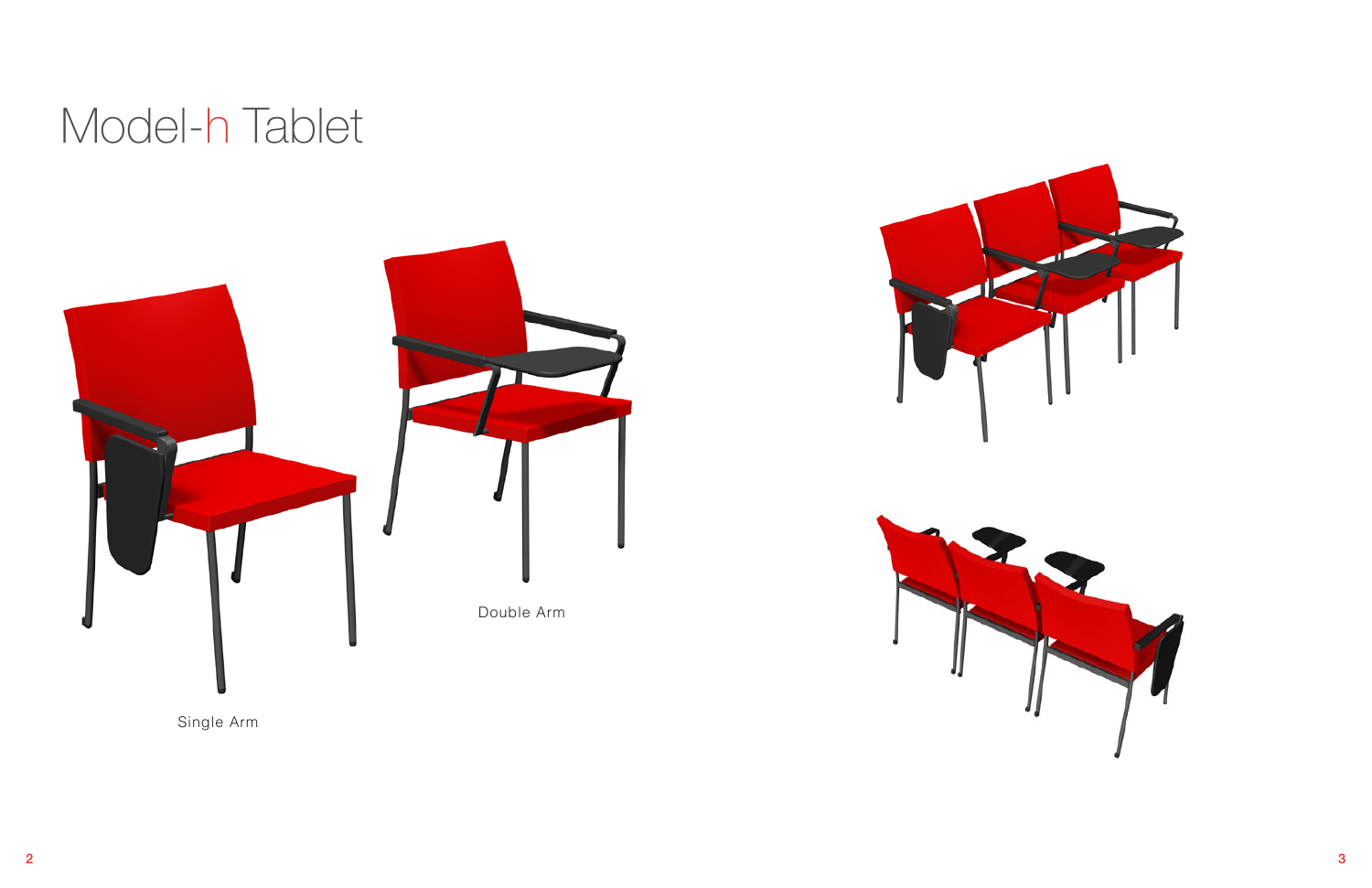From every angle, the SERIES® Model-h chair is a functional work of art. The elegantly curved seat backs and seat bottoms are designed as a system. This design not only provides superior ergonomic comfort, but it is also visually appealing and adds to the chair's stacking stability up to 30 chairs.







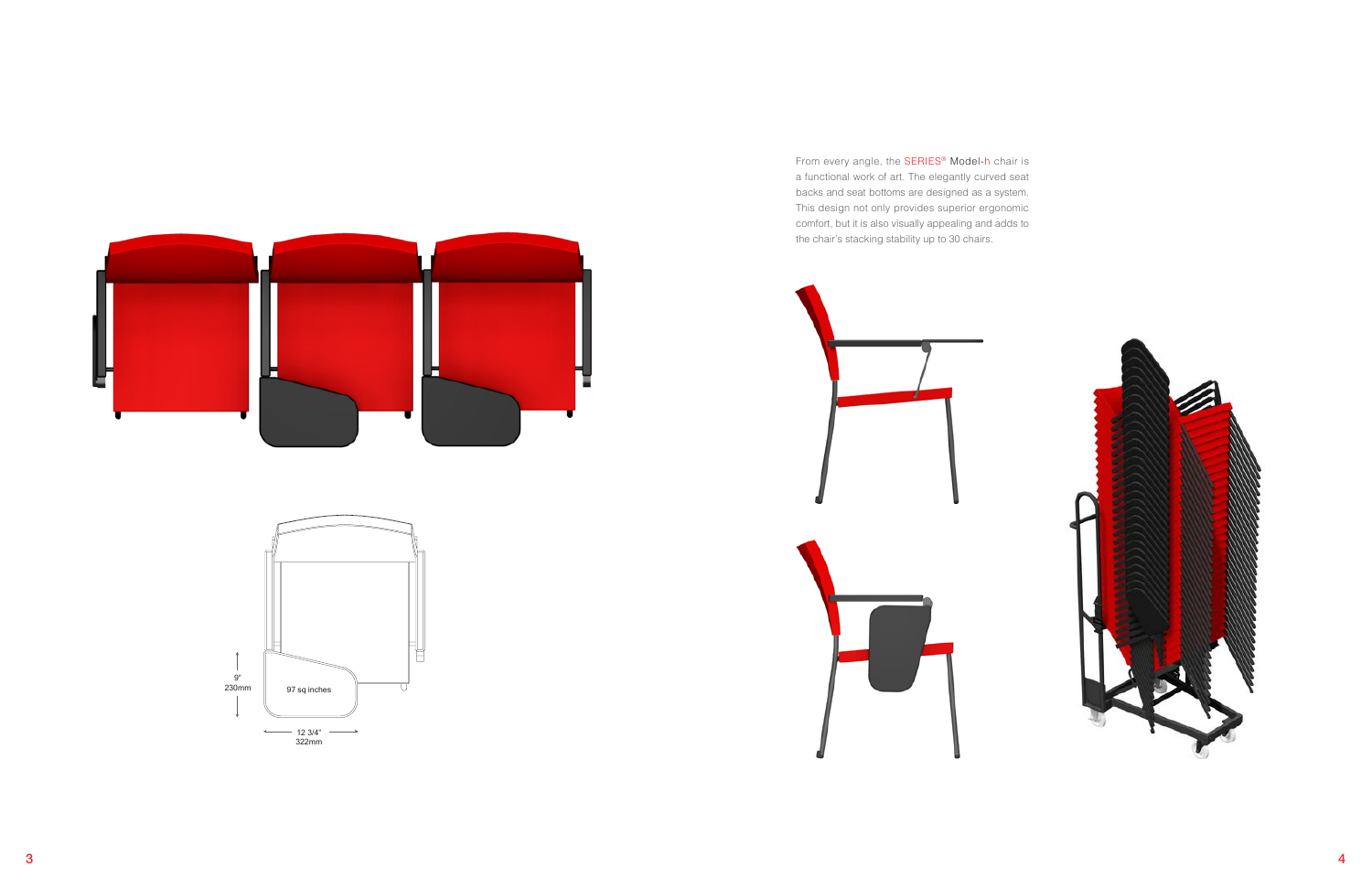# OPTIONS

CHAIR WIDTHS 21" (534mm)

#### BACK

Back Height: 34 1/2" (876mm) Fully upholstered snap-in cover or Matex snap-in cover on outer back

SEAT Fully upholstered snap-in cover

#### ARMREST

Chair available in two versions, single arm or double arm. Armrests are made from integral skin polyurethane

#### SUPPORTS

Four legs support

#### LINKING SYSTEM

Integrated connecting system for straight or radius row configurations

TEN YEAR WARRANTY on all chair components. Fabric and lighting components will be manufacturer warranty. For complete warranty details contact SERIES SEATING

# ACCESSORIES

#### SIGNAGE

Removable magnetic seat number plates Removable magnetic aisle row identification letter plates Signage plates are surface mount

#### HOLDERS

Cup holder: Steel removable rear mounted Communion Cup holder: Rear mounted Book holder: Steel removable rear mounted

#### ROW ALIGNMENT

Latch to maintain alignment of straight rows

#### DOLLY

Nesting dolly capable of stacking up to 30 chairs

#### SPECIFICATIONS

Chair envelope: 22 1/2" (572mm) Chair weight: 14 to 17 pounds (6.4 to 7.7 Kilograms)

Dimensions are nominal and SERIES SEATING reserves the right to modify design & specifications without notice.

# KEY ATTRIBU

#### **HIGH DENSITY UPHOLSTERED STACKING CHAIR WITH SIMPLE DESIGN AND COMFORT**

- *Elegant Simple Design* with compelling visual dynamics will remain current for a lifetime.
- *Surround Foam Patented System* adds to your comfort, prevents fabric marks, prevents foam deterioration and keeps a cool temperature for long lasting use.
- Patented Seat & Back Tubular Steel & Mesh Construction maintains shape, increases durability and comfort to your seat and back. Backs have standard lumbar support. The seat construction will support up to 600 lbs. on the front edge of the seat and up to 900 lbs. across the middle of the seat.
- *Removable Slip Cover Upholstery* allows for quick change should fabric become soiled or outlives its useful life span without fabric puddling.
- *Linking Systems* allows you to connect chairs to each other on straight, radius or reverse radius row configurations.
- **Front Stacking** allows you to stack up to 30 chairs and go through a standard 8-foot-high door.
- **Tablet Arm Assembly** Active tablet arm returns to complete original position with one motion.
- *Series Seating manufactures in house all product components* including foam, engineered wood, steel, and upholstery saving cost and improving quality control on all products.

MODEL h DESIGNED BY - Mauricio Olarte, Patents: # 14072657 - # 2,114,199